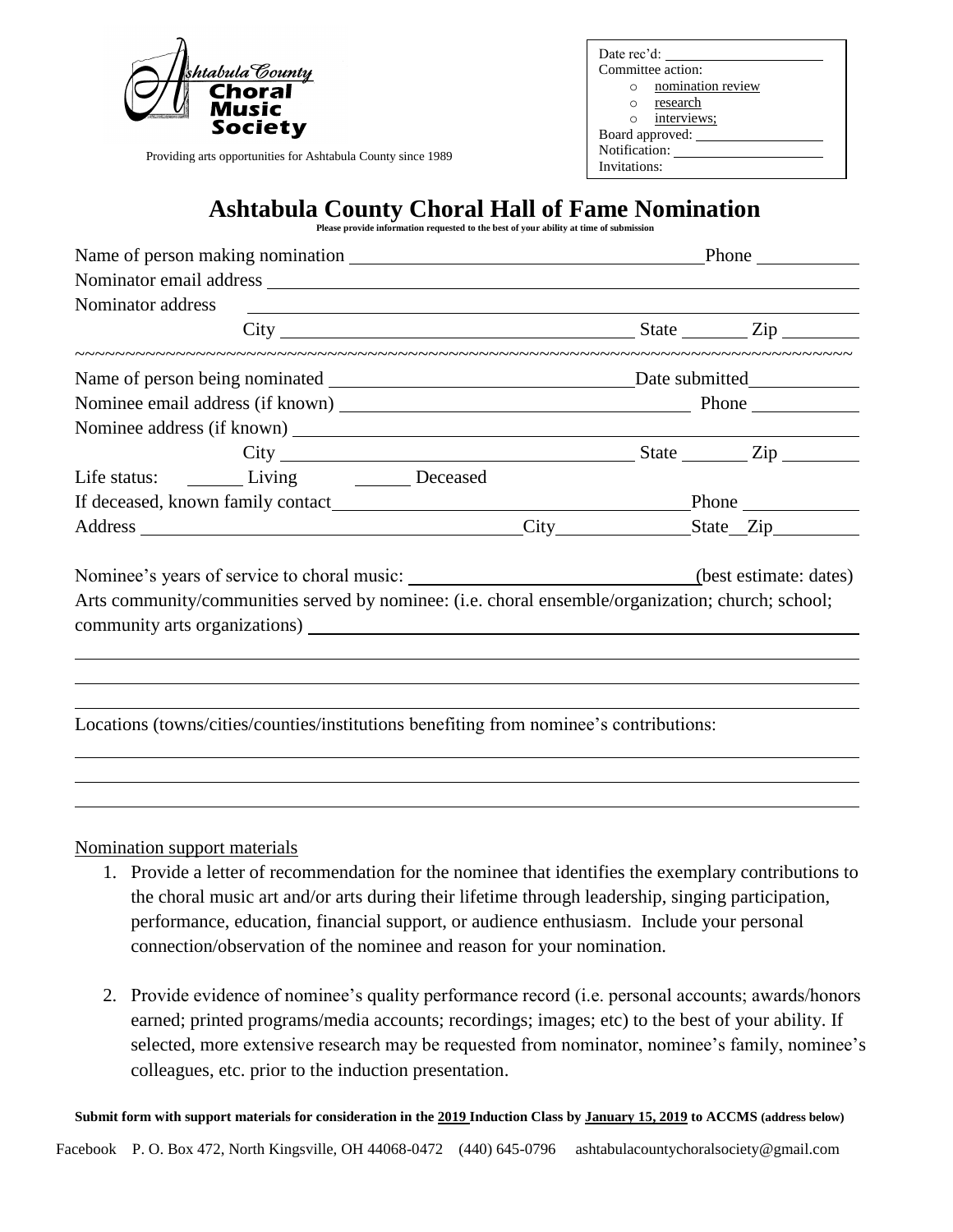### **Ashtabula County Choral Hall of Fame Policies and Procedures**

Sponsor: Ashtabula County Choral Music Society Purpose

- 1. to illuminate the history of the singing arts in Ashtabula County
- 2. to preserve the memory of contributions of Ashtabula County individuals who made exemplary contributions to the choral music art and/or the arts during their lifetime
- 3. to provide public recognition for the exemplary contributions of Ashtabula County individuals to the art of choral music through leadership, singing participation, performance, education, financial support, or audience enthusiasm
- 4. to tell the story of the arts in Ashtabula County

Annual class of inductees: 3-4

Categories:

- 1. Founding choral musicians
- 2. School music teachers
- 3. Church music directors
- 4. Community Leaders (directors; volunteers; Board members)
- 5. Singers
- 6. Patrons/business sponsors
- 7. audience

Rubrics for determination of exemplary contributions

- 1. documented extended service
- 2. documented quality performance record
- 3. documented influence to the community through position of music leadership
- 4. representation from more than two county arts communities each year

Development timeline:

| 1. Selection committee appointed                         | November, 2018      |
|----------------------------------------------------------|---------------------|
| 2. Selection of induction class as per selection process | February, 2019      |
| 3. Design/purchase of presentation ware                  | <b>March</b> , 2019 |
| 4. Induction Class Presentation                          | May, 2019           |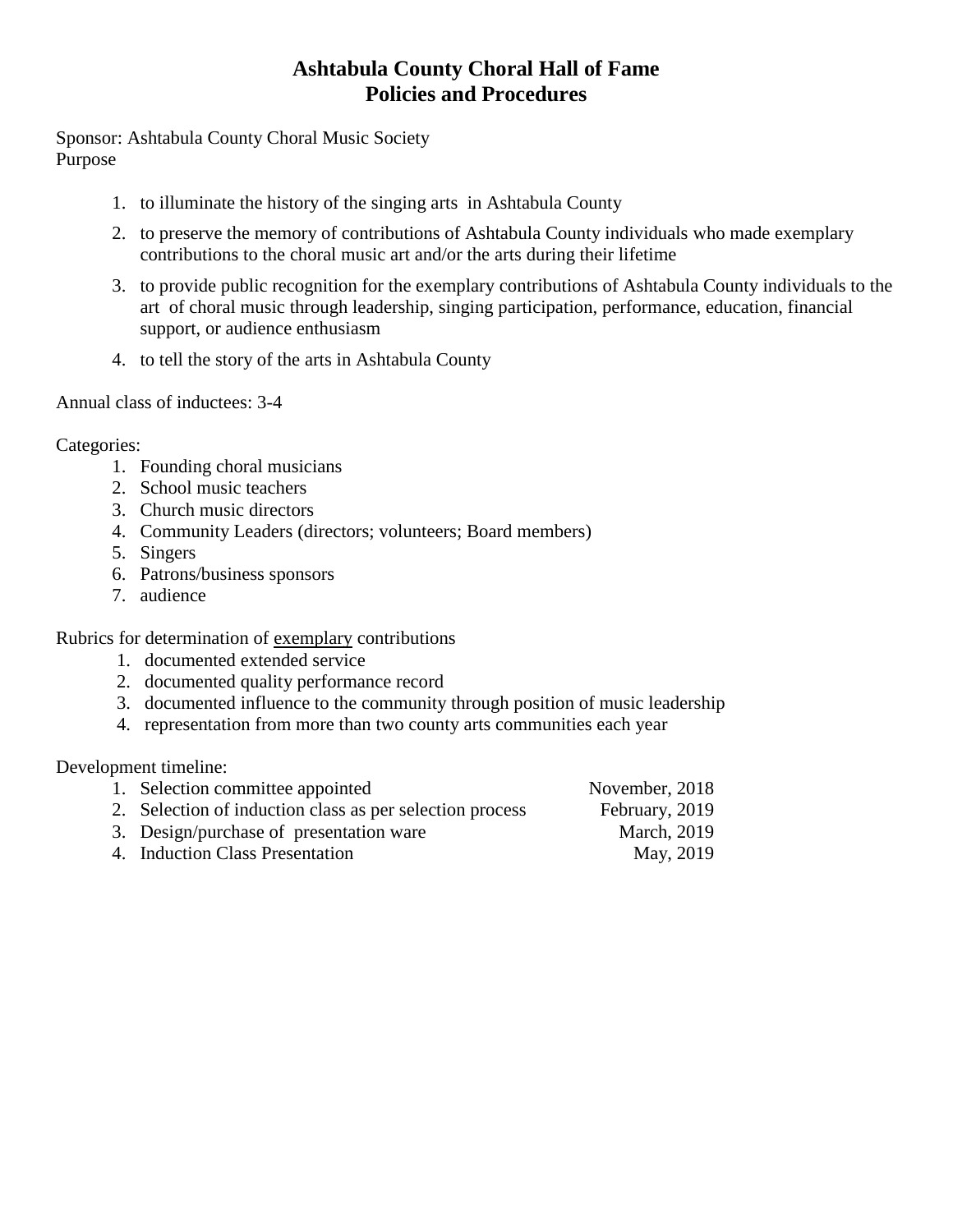#### Inaugural Class of 2010

- 1. Janet Cobbledick
- 2. Carlos "Woody" Hudson
- 3. Kaarlo Mackey
- 4. Kathleen Milford
- 5. Mary Runyan
- 6. Agnes Sawyer
- 7. Paul Shellhammer (I)

### Inaugural Class of 2015

- 1. Barbara Fohl
- 2. Gerald Kujala
- 3. Madge Lehnert
- 4. Charles Marcy
- 5. Helen Dickey

- Selection-presentation process
	- 1. Committee selection (AD; 2 Board; 2 singers; 2 community) November
	- 2. Collection of nominations/research/interviews November-February
	- 3. Presentation of slate of nominees for induction to ACCMS Board for approval February
	- 4. Development of documentation for publicity and presentation Feb-April
	- 5. Invitation to inductees and families to Hall of Fame banquet March
	- 6. Publicity provided to print media for community recognition April
	- 7. Induction Ceremony at Hall of Fame banquet April

### Presentation

- 1. Trophy or plaque to inductee
- 2. Named on Hall of Fame plaque
- 3. ACCMS transfer of \$100 in inductee's name to ACCMS Endowment Fund
- 
- 
- 

- - -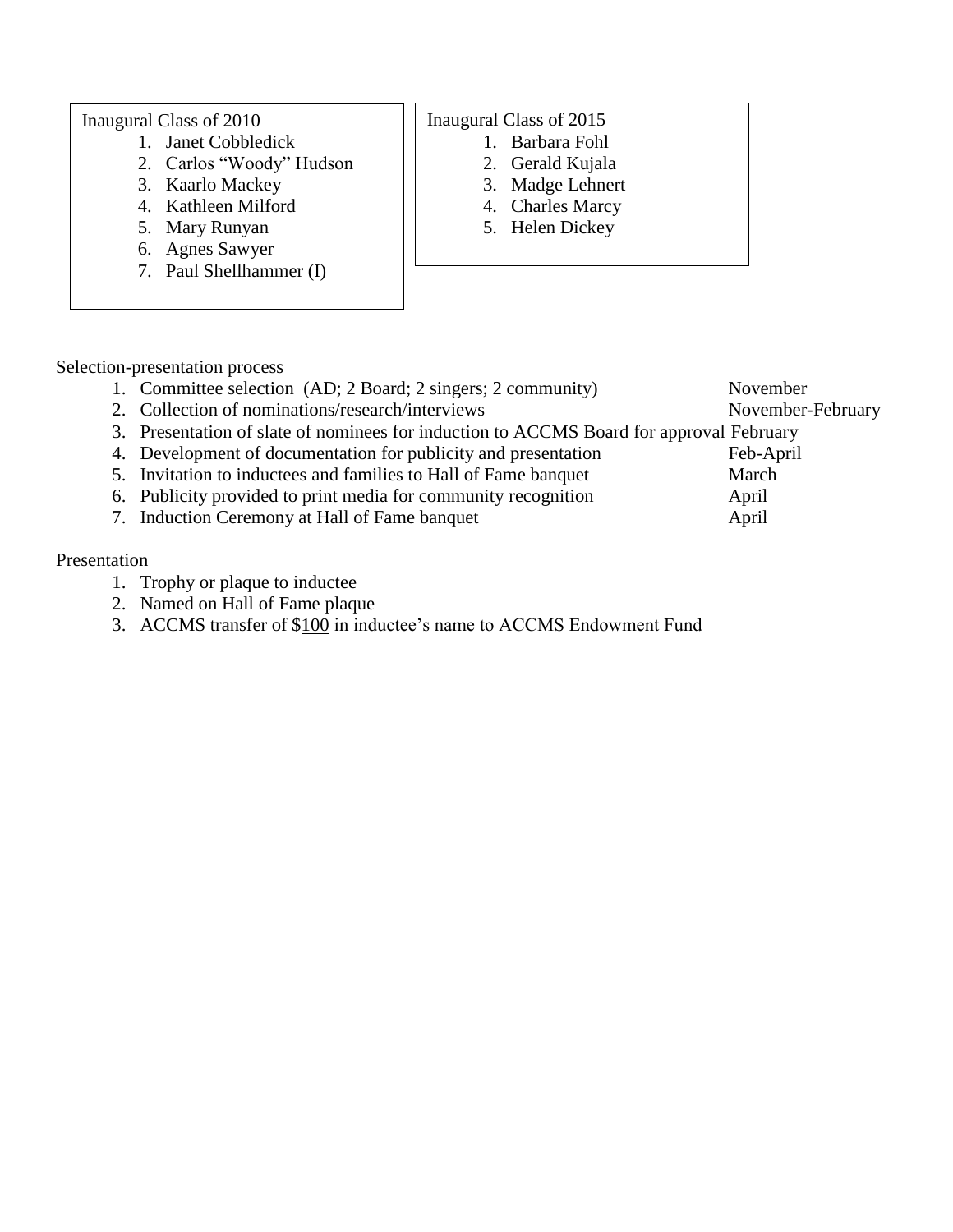# **2010 Inductees**

| Janet Cobbledick<br>amateur vocal soloist; founding Board member of ACCMS;<br>ACCMS Chorale & church choir member; generous ACCMS benefactor                             |                                                                                                                                                                                                                                                         |  |  |  |
|--------------------------------------------------------------------------------------------------------------------------------------------------------------------------|---------------------------------------------------------------------------------------------------------------------------------------------------------------------------------------------------------------------------------------------------------|--|--|--|
| Paul Shellhammer I<br>amateur soloist; singing choir participant for over sixty years:<br>Town Choir; Messiah Chorus; East Side Presbyterian church choir; ACCMS Chorale |                                                                                                                                                                                                                                                         |  |  |  |
| Carlos "Woody" Hudson                                                                                                                                                    | Edgewood Senior High School Choir director;<br>church choir director<br>(East Side Presbyterian Church; First United Methodist Church, Ashtabula);<br><b>ACCMS</b> Messiah conductor                                                                    |  |  |  |
| <b>Kaarlo Mackey</b>                                                                                                                                                     | Conneaut HS Choir director; Town Choir director;<br>Zion Lutheran (Ashtabula) church choir director; private piano teacher                                                                                                                              |  |  |  |
| Kathleen Milford                                                                                                                                                         | <b>ACCMS</b> founder/artistic director<br>Director of ACCMS Chorale; Youth; Children's Choirs<br>Choral Music teacher, AACS (Harbor HS/Columbus JH) 24 years<br><b>OMEA Board of Trustees; OCDA Board of Directors</b><br><b>OMEA Vocal Adjudicator</b> |  |  |  |
| Mary Runyan                                                                                                                                                              | ACCMS Board member 19 years; ACCMS accompanist 1989-2008;<br>First United Methodist Church, Ashtabula) organist over 30 years                                                                                                                           |  |  |  |
| <b>Agnes Sawyer</b>                                                                                                                                                      | Conneaut & Rowe Schools music teacher;<br>MacDowell Club (Conneaut) founding choral director<br>Church music musician; arts benefactor; regular arts audience participant                                                                               |  |  |  |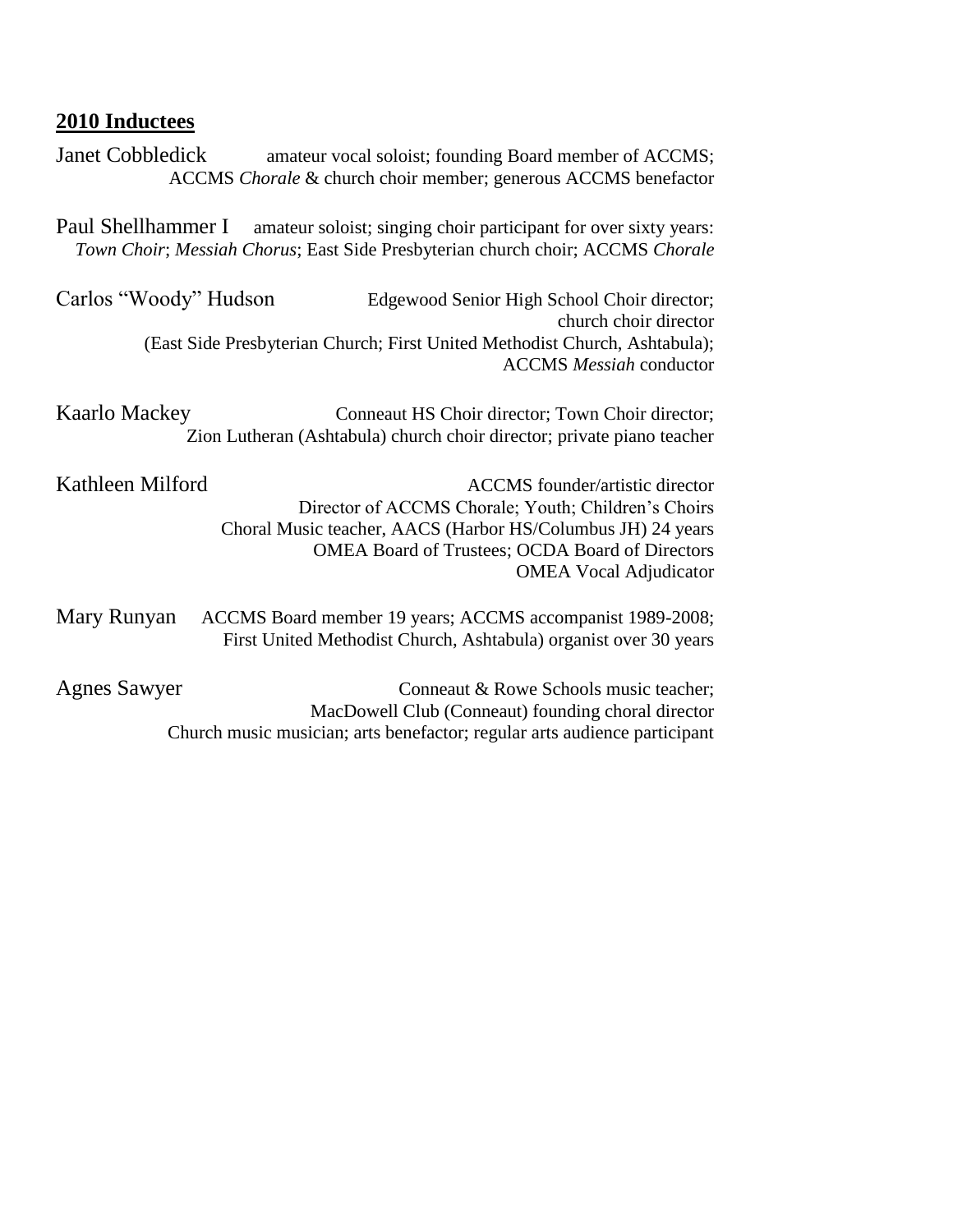| 2015 Inductees       |                                                                                                                                                                                                                                                                                                                                        |
|----------------------|----------------------------------------------------------------------------------------------------------------------------------------------------------------------------------------------------------------------------------------------------------------------------------------------------------------------------------------|
| <b>Helen Dickey</b>  | Conneaut and Ashtabula Schools music teacher;<br>Conneaut Community Music director and event planner<br>Church music; performing artist                                                                                                                                                                                                |
| Barbara Fohl         | Ashtabula County Choral Music Society singer (25 years);<br>Board Member (17 years); Board Secretary (15 years)<br>Church musician                                                                                                                                                                                                     |
| Gerald Kujala        | Geneva Schools music teacher;<br>Messiah Chorus director;<br>ACCMS guest director;<br>church musician;                                                                                                                                                                                                                                 |
| Madge Lehnert        | Jefferson arts leader;<br>Jefferson Schools music program supporter<br>Arts benefactor<br>Ashtabula County Choral Music Society singer<br><b>ACCMS</b> Board Member<br>Faithful audience participant in support of arts events in Ashtabula County                                                                                     |
| <b>Charles Marcy</b> | Conneaut soloist: community events; veteran activities<br><b>Conneaut Arts Center performer</b><br><b>Conneaut Community Chorus member</b><br>Ashtabula County Choral Music Society singer<br>Faithful audience participant in support of arts events in Ashtabula County<br>Nearly ninety years of singing for school and community!! |